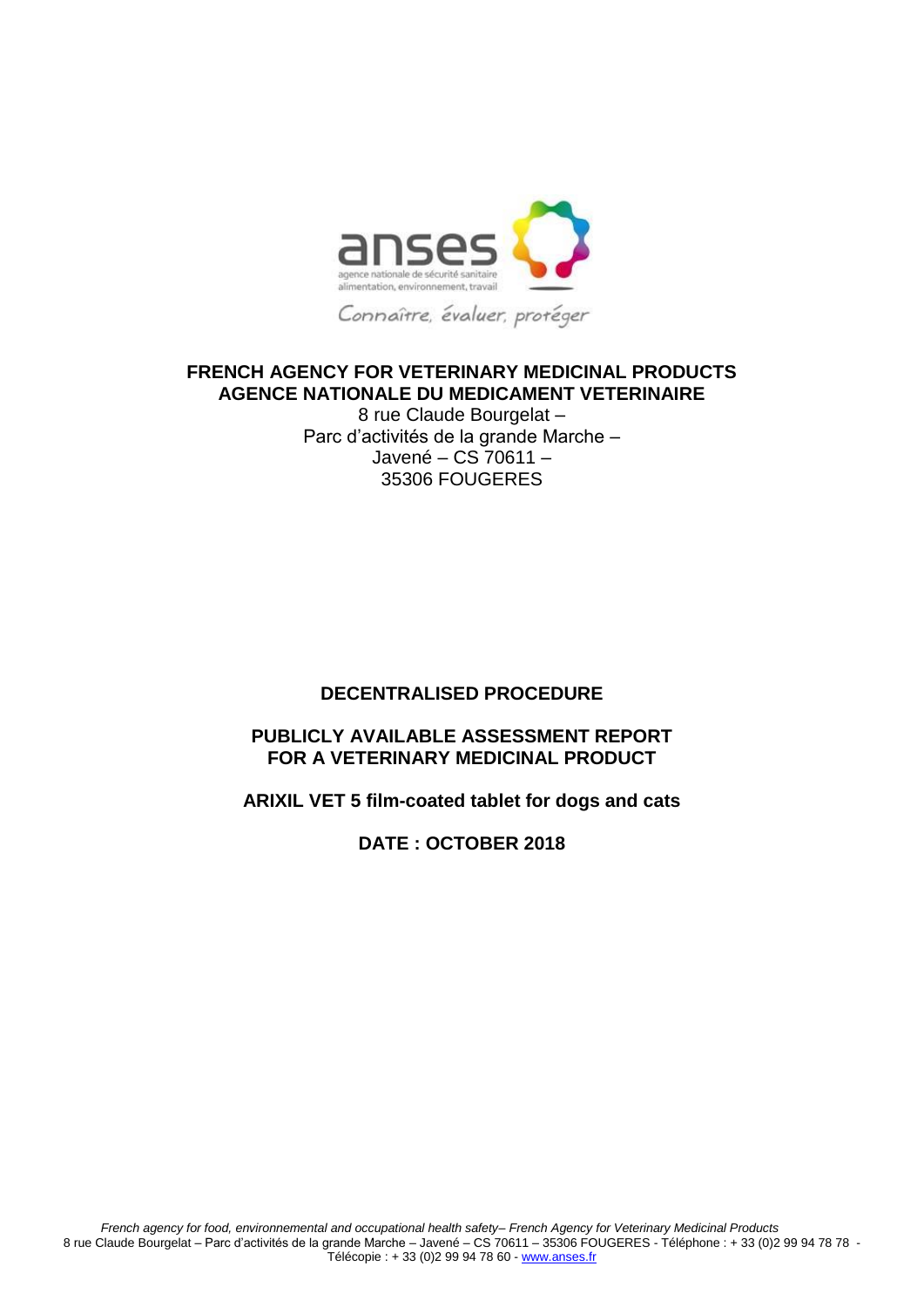# **MODULE 1**

## **PRODUCT SUMMARY**

| EU Procedure number                       | FR/V/0330/001/DC                                                                                                          |
|-------------------------------------------|---------------------------------------------------------------------------------------------------------------------------|
| Name, strength and<br>pharmaceutical form | ARIXIL VET 5 film-coated tablet for dogs and<br>cats                                                                      |
| Applicant                                 | <b>VETPHARMA ANIMAL HEALTH</b>                                                                                            |
|                                           | Les Corts, 23                                                                                                             |
|                                           | 08028 Barcelona                                                                                                           |
|                                           | <b>SPAIN</b>                                                                                                              |
| Active substance(s)                       | Benazepril (as benazepril hydrochloride)                                                                                  |
| ATC Vetcode                               | QC09AA07                                                                                                                  |
| Target species                            | Dogs and cats                                                                                                             |
| Indication for use                        | DOGS: Treatment of congestive heart failure.<br>CATS: Reduction of proteinuria associated with<br>chronic kidney disease. |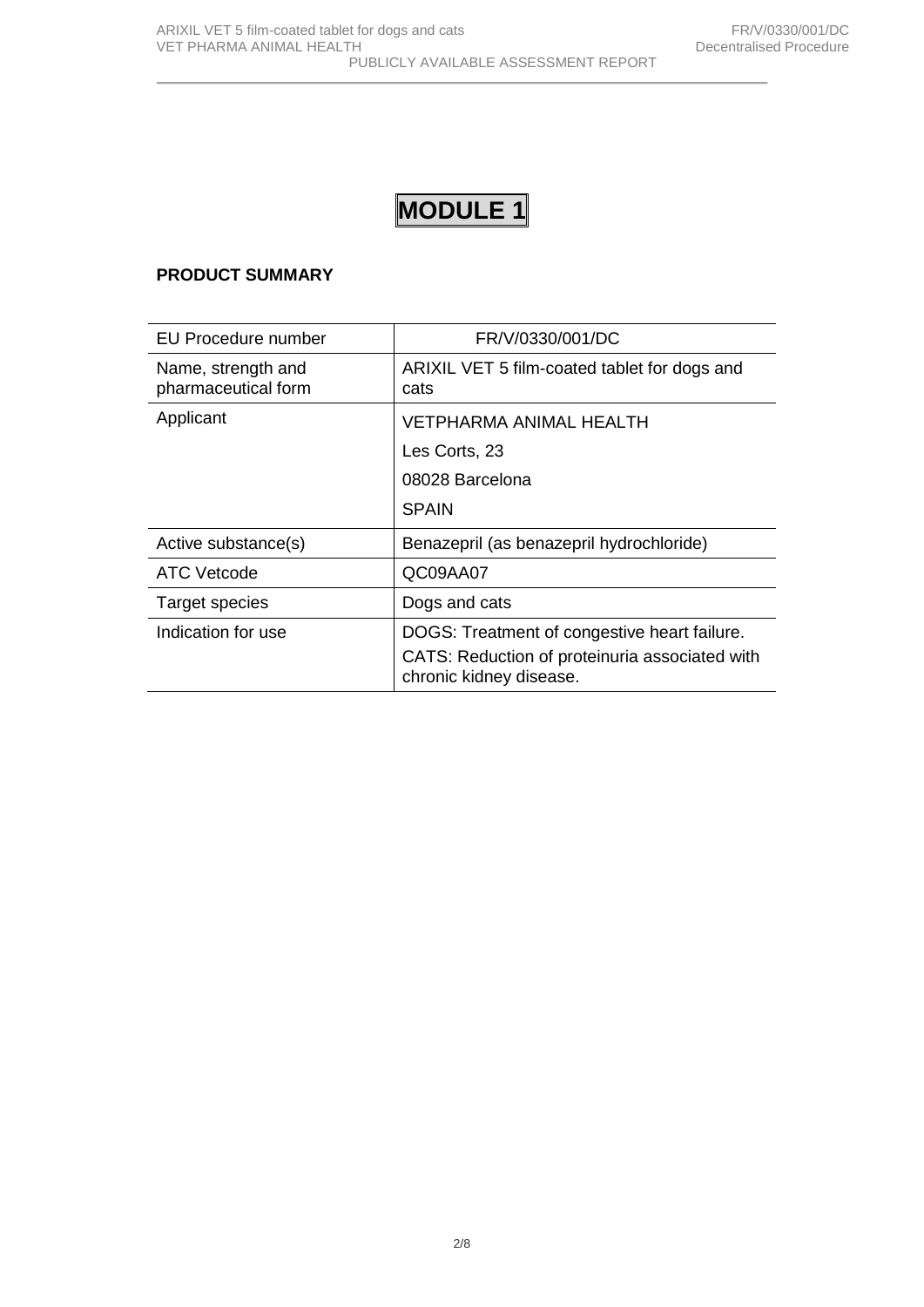# **MODULE 2**

The Summary of Product Characteristics (SPC) for this product is available on the website <http://www.anmv.anses.fr/>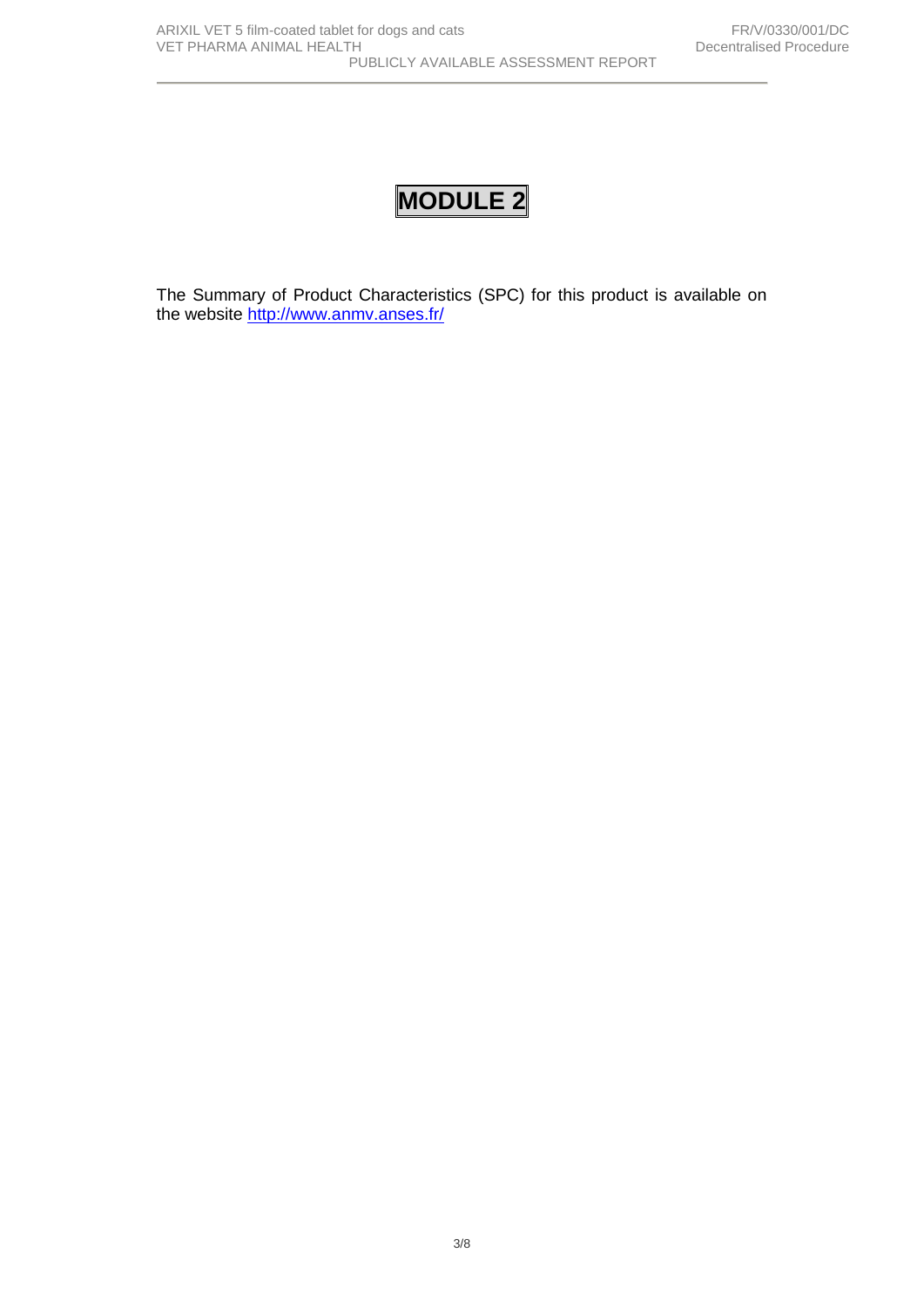

# **PUBLIC ASSESSMENT REPORT**

| Legal basis of original<br>application                           | Generic application in accordance with Article<br>13(1) of Directive 2001/82/EC as amended. |
|------------------------------------------------------------------|---------------------------------------------------------------------------------------------|
| Date of completion of the<br>original decentralised<br>procedure | 26/09/2018                                                                                  |
| <b>Concerned Member States for</b><br>original procedure         | AT, ES, IT, UK, PT, IE, FI, EL, DE                                                          |

# **I. SCIENTIFIC OVERVIEW**

The product is produced and controlled using validated methods and tests, which ensure the consistency of the product released on the market.

It has been shown that the product can be safely used in both target species; the slight reactions observed are indicated in the SPC.

The product is safe for the user and for the environment, when used as recommended. Suitable warnings and precautions are indicated in the SPC.

The efficacy of the product was demonstrated according to the claims made in the SPC.

The overall risk/benefit analysis is in favour of granting a marketing authorisation.

# **II. QUALITY ASPECTS**

## *A. Composition*

The product contains 5 mg benazepril hydrochloride and excipients cellulose microcrystalline, lactose monohydrate, povidone, maize starch, silica colloidal anhydrous, magnesium stearate and water purified. There is a coloured coating on the tablet.

The packaging of the finished product is a blister made of clear film of PVC/PE/PVDC and aluminium film containing 14 tablets. The particulars of the containers and controls performed are provided and conform to the regulation.

The product is an established pharmaceutical form and its development is adequately described in accordance with the relevant European guidelines.

## *B. Method of Preparation of the Product*

The product is manufactured fully in accordance with the principles of good manufacturing practice from a licensed manufacturing site*.*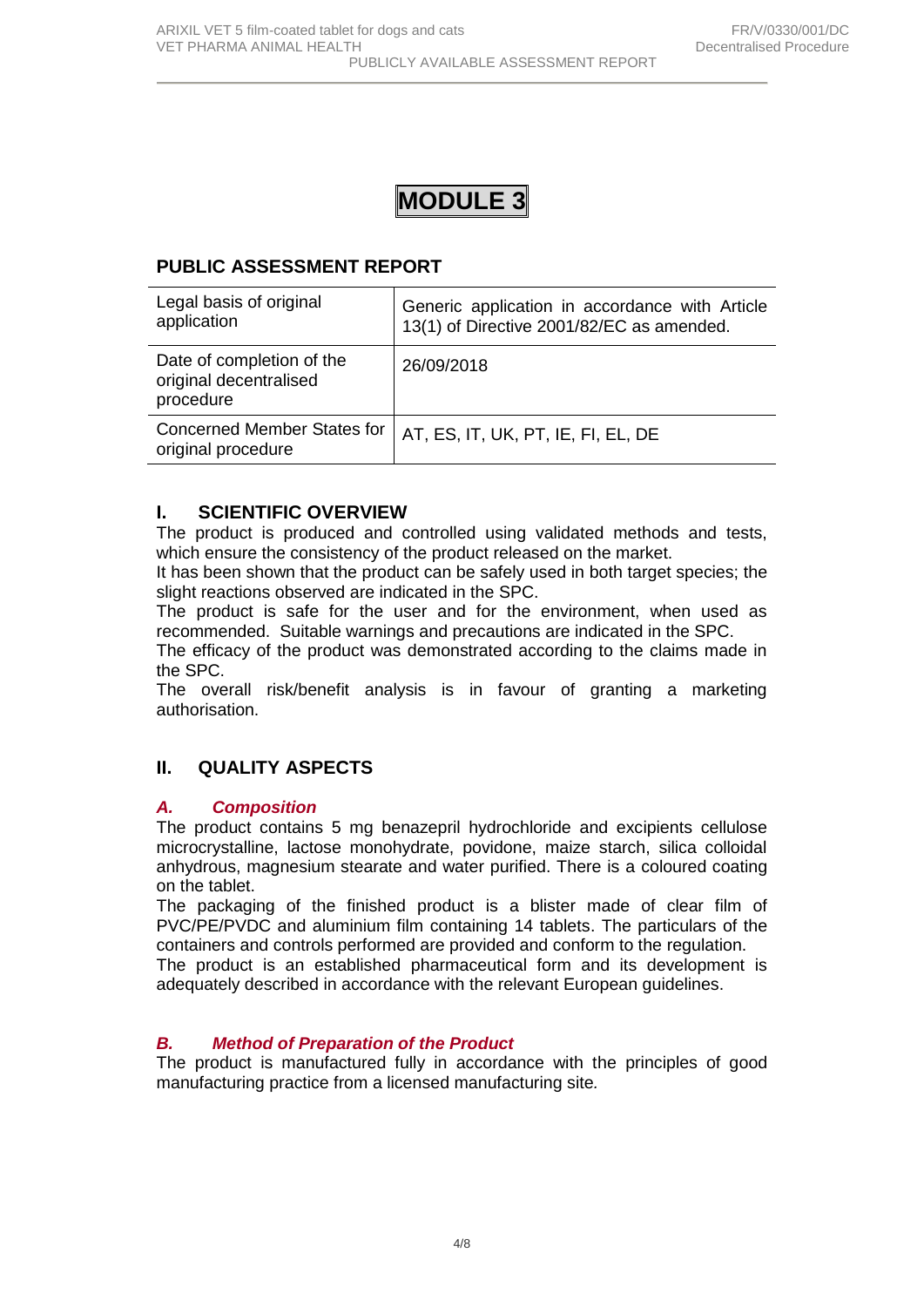Process validation data on the product have been presented in accordance with the relevant European guidelines.

# *C. Control of Starting Materials*

The active substance is benazepril hydrochloride, an established substance described in the European Pharmacopoeia. The active substance is manufactured in accordance with the principles of good manufacturing practice. The active substance specification is considered adequate to control the quality of the material. Batch analytical data demonstrating compliance with this specification have been provided.

#### *D. Specific Measures concerning the Prevention of the Transmission of Animal Spongiform Encephalopathies*

There are no substances within the scope of the TSE Guideline present or used in the manufacture of this product*.*

## *E. Control on intermediate products*

Not applicable.

## *F. Control Tests on the Finished Product*

The finished product specification controls the relevant parameters for the pharmaceutical form. The tests in the specification, and their limits, have been justified and are considered appropriate to adequately control the quality of the product.

Satisfactory validation data for the analytical methods have been provided.

Batch analytical data from the proposed production site have been provided demonstrating compliance with the specification.

## *G. Stability*

A re-test period of 4 years for the active substance is set in the certificate of suitability issued by EDQM.

#### *H. Genetically Modified Organisms*

Not applicable.

#### *J. Other Information*

Not applicable.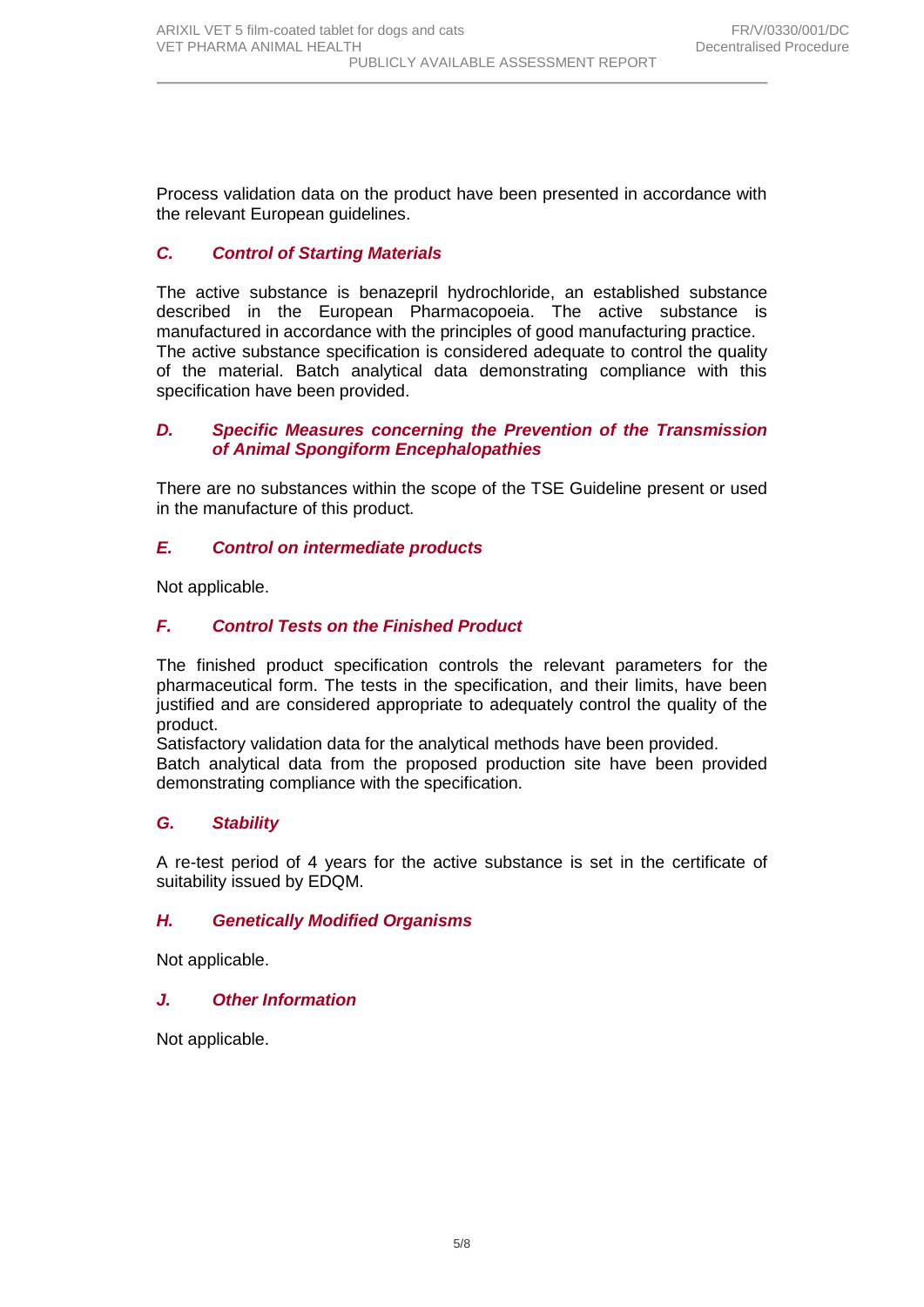# **III. SAFETY AND RESIDUES ASSESSMENT (PHARMACO-TOXICOLOGICAL)**

The test product is bioequivalent to the reference product, FORTEKOR 5 marketed by NOVARTIS SANTE ANIMAL.

## *III.A Safety Testing*

#### *Pharmacological Studies*

As this is a generic application according to Article 13, and bioequivalence with a reference product has been demonstrated, results of pharmacological tests are not required.

#### *Toxicological Studies*

As this is a generic application according to Article 13, and bioequivalence with a reference product has been demonstrated, results of toxicological tests are not required.

The toxicological aspects of this product are identical to the reference product.

#### *User Safety*

A brief user risk assessment was provided.

The product is bioequivalent to the reference product and has the same pharmaceutical form.

The qualitative and quantitative composition in active substance is identical for both products. The excipients are not of toxicological concern.

Therefore the use and risk of the product can be considered identical to the reference product.

Warnings and precautions as listed on the product literature are adequate to ensure safety to users of the product.

#### *Environmental Risk Assessment*

The environmental risk assessment can stop in Phase I and no Phase II assessment is required because the veterinary medicinal product will only be used in non-food animals.

If used as recommended the product will have a negligible impact on the environment.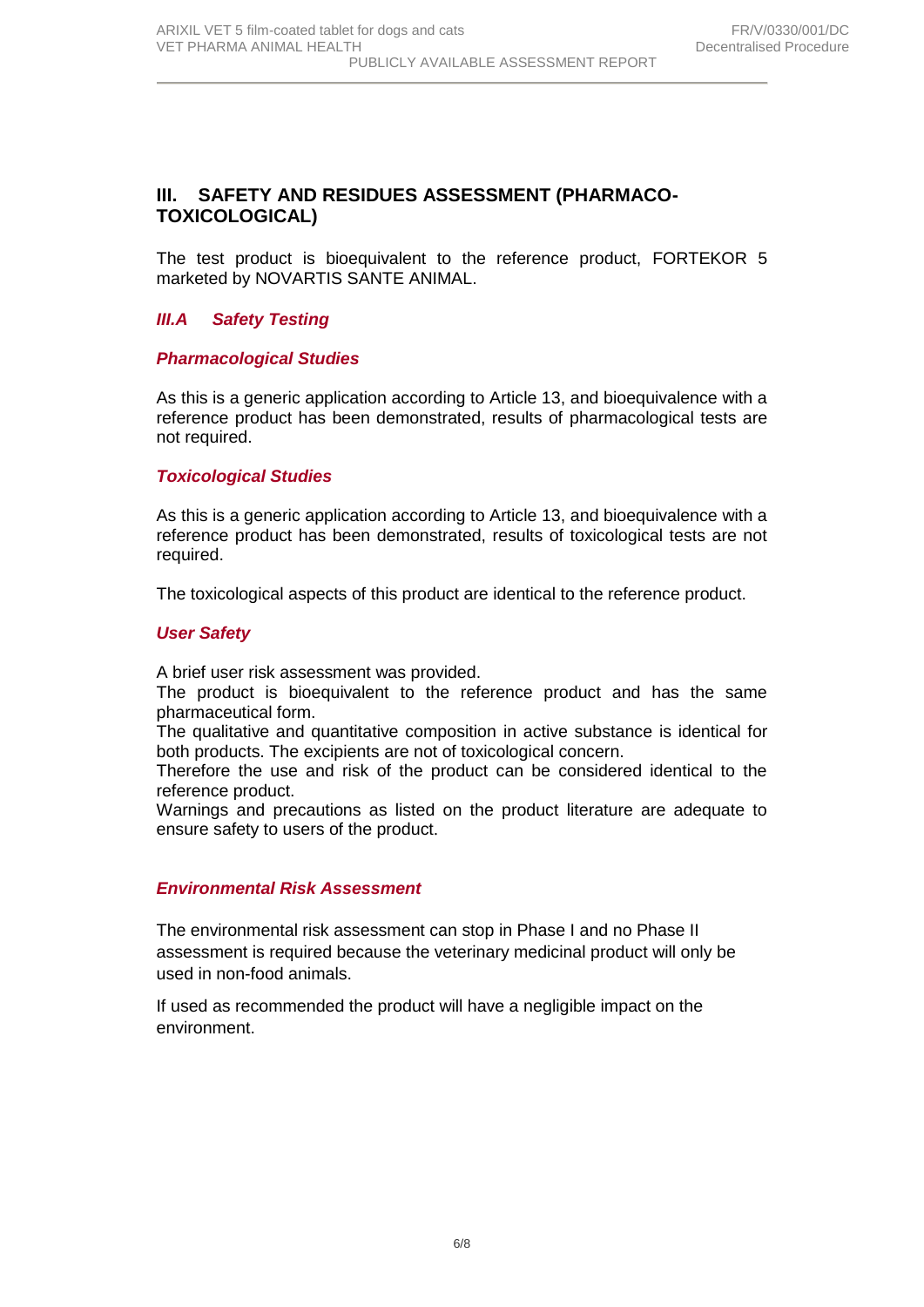# **IV. CLINICAL ASSESSMENT (EFFICACY)**

As this is a generic application according to Article 13, and bioequivalence with a reference product has been demonstrated, efficacy studies are not required.

### *IV.A Pre-Clinical Studies*

#### *Pharmacology*

Bioequivalence has been demonstrated between the product and a reference product based on two bioequivalence studies in the dogs and in the cats.

#### *Tolerance in the Target Species of Animals*

The applicant has not provided tolerance study which is acceptable because:

- The tested product and the reference product are bioequivalent.
- The excipients of the tested product are deemed unproblematic as regards tolerance.

Furthermore no adverse effects were reported during bioequivalence studies in dogs and cats.

The product literature accurately reflects the type and incidence of adverse effects which might be expected.

#### *IV.B Clinical Studies*

As this is a generic application according to Article 13, and bioequivalence with the reference product has been demonstrated, efficacy studies are not required. The efficacy claims of the tested product are based on the reference product documentation.

## **V. OVERALL CONCLUSION AND BENEFIT– RISK ASSESSMENT**

The data submitted in the dossier demonstrate that when the product is used in accordance with the Summary of Product Characteristics, the risk benefit profile for the target species is favourable and the quality and safety of the product for humans and the environment is acceptable.